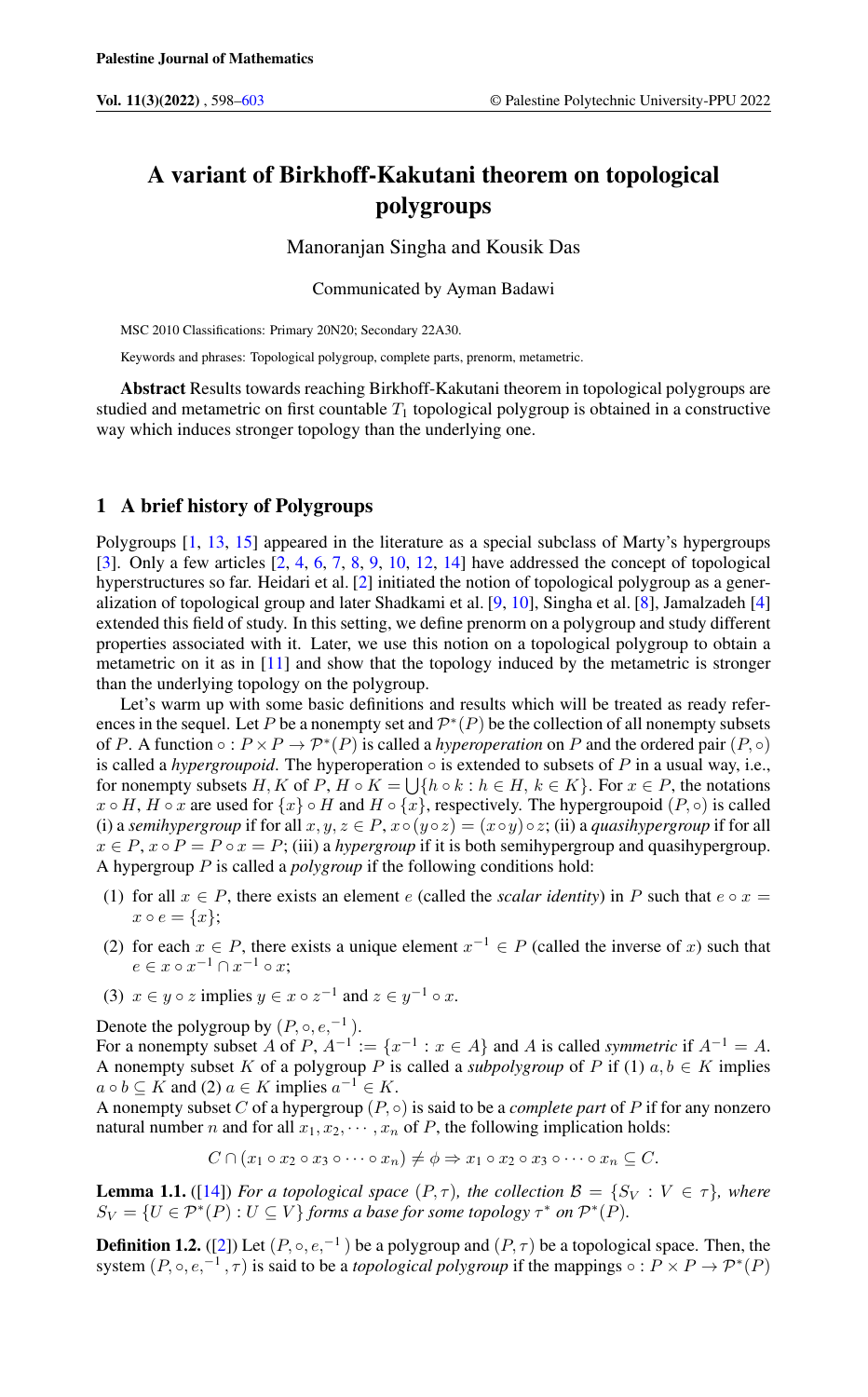and  $^{-1}$ :  $P \rightarrow P$  are continuous while considering the product topology on  $P \times P$  and the topology  $\tau^*$  on  $\mathcal{P}^*(P)$ .

**Lemma 1.3.** ([\[2\]](#page-4-3)) *In a topological polygroup*  $(P, \circ, e, ^{-1}, \tau)$ *, the following results hold:* 

- *(i)* the hyperoperation  $\circ : P \times P \to P^*(P)$  is continuous if and only if for  $x, y \in P$  and  $W \in \tau$ *such that*  $x \circ y \subseteq W$ *, then there exist*  $U, V \in \tau$  *such that*  $x \in U, y \in V$  *and*  $U \circ V \subseteq W$ *;*
- *(ii) if* U *is an open subset as well as a complete part of* P, then for  $a \in P$ ,  $a \circ U$  *and*  $U \circ a$  *are open subsets of* P*;*
- *(iii) if*  $W \in \tau$  *and*  $x \in W$ *, then there exists*  $V \in \tau$  *containing* e *such that*  $x \circ V \subseteq W$ *,*  $V \circ x \subseteq W$ *;*
- *(iv) if*  $W \in \tau$  *and contains e, then there exists*  $V \in \tau$  *containing e such that*  $V \circ V \subseteq W$ ;
- *(v) if*  $W ∈ τ$  *and contains e, then there exists*  $V ∈ τ$  *containing e such that*  $V^{-1} ⊆ W$ ;
- *(vi) for every neighborhood* U *of* e*, there exists a symmetric neighborhood* V *of* e *such that*  $V \subseteq U$ .

Metametric, introduced by Väisälä  $[5]$  $[5]$  is one of the generalizations of the well known concept of metric in literature.

A *metametric* on a nonempty set P is a function  $m : P \times P \rightarrow [0, \infty)$  satisfying the following properties:

- (1) for  $x, y \in P$ ,  $m(x, y) = m(y, x)$ ;
- (2) for  $x, y, z \in P$ ,  $m(x, y) \le m(x, z) + m(z, y)$ ;
- (2) if  $m(x, y) = 0$  for  $x, y \in P$ , then  $x = y$ .

The ordered pair  $(P, m)$  is called a metametric space. For  $a \in P$  and  $r > 0$  write  $B_m(a, r) =$  ${x \in P : m(x, a) < r}$ . The metametric m on P induces a Hausdorff topology  $\tau_m$  in the following way:

A subset U of P is open in P if for each  $a \in U$  there exists  $r > 0$  such that  $B_m(a, r) \subseteq U$ . Throughout this paper, all neighborhoods are assumed to be open.

# 2 Prenorms on a polygroup

Here, we obtain a metametric by the help of prenorm on a first countable  $T_1$  topological polygroup and show that the topology induced by the metametric on the polygroup is stronger than the underlying topology. So, let's define prenorm on a polygroup first.

**Definition 2.1.** A *Prenorm* N on a polygroup P is a real-valued function with the following properties

- (PN1)  $N(e) = 0$ ,
- (PN2) for  $x \in P$ ,  $N(x) = N(x^{-1})$ ,
- (PN3) for  $x, y \in P$ , the set  $N(x \circ y)$  is bounded above in R and  $\sup N(x \circ y) \leq N(x) + N(y).$

The following results are immediate after the above definition.

<span id="page-1-0"></span>Proposition 2.2. *The following results hold for a prenorm* N *on a polygroup* P*:*

- (i) *for*  $x \in P$ *,*  $N(x) \ge 0$ *,*
- (ii) *for*  $x, y \in P$ *,*  $|N(x) N(y)| \le \sup N(x^{-1} \circ y)$ *,*

*Proof.* (i) For  $x \in P$ ,  $e \in x \circ x^{-1}$ . Then,  $0 = N(e) \le \sup N(x \circ x^{-1}) \le N(x) + N(x^{-1}) =$  $2N(x)$ . i.e.,  $N(x) \geq 0$  for  $x \in P$ .

(ii) For  $x, y \in P$ ,  $y \in x \circ (x^{-1} \circ y)$ . Then,  $y \in x \circ t$  for some  $t \in x^{-1} \circ y$  and  $N(y) \leq \sup N(x \circ t) \leq$  $N(x) + N(t) \le N(x) + \sup N(x^{-1} \circ y)$ . i.e.,  $N(y) - N(x) \le \sup N(x^{-1} \circ y)$ . Again,  $x^{-1} \in$  $(x^{-1} \circ y) \circ y^{-1}$ , then  $x^{-1} \in s \circ y^{-1}$  for some  $s \in x^{-1} \circ y$ . So,  $N(x) = N(x^{-1}) \le \sup N(s \circ y^{-1}) \le$  $N(s) + N(y^{-1}) \le \sup N(x^{-1} \circ y) + N(y)$ . i.e.,  $N(x) - N(y) \le \sup N(x^{-1} \circ y)$ .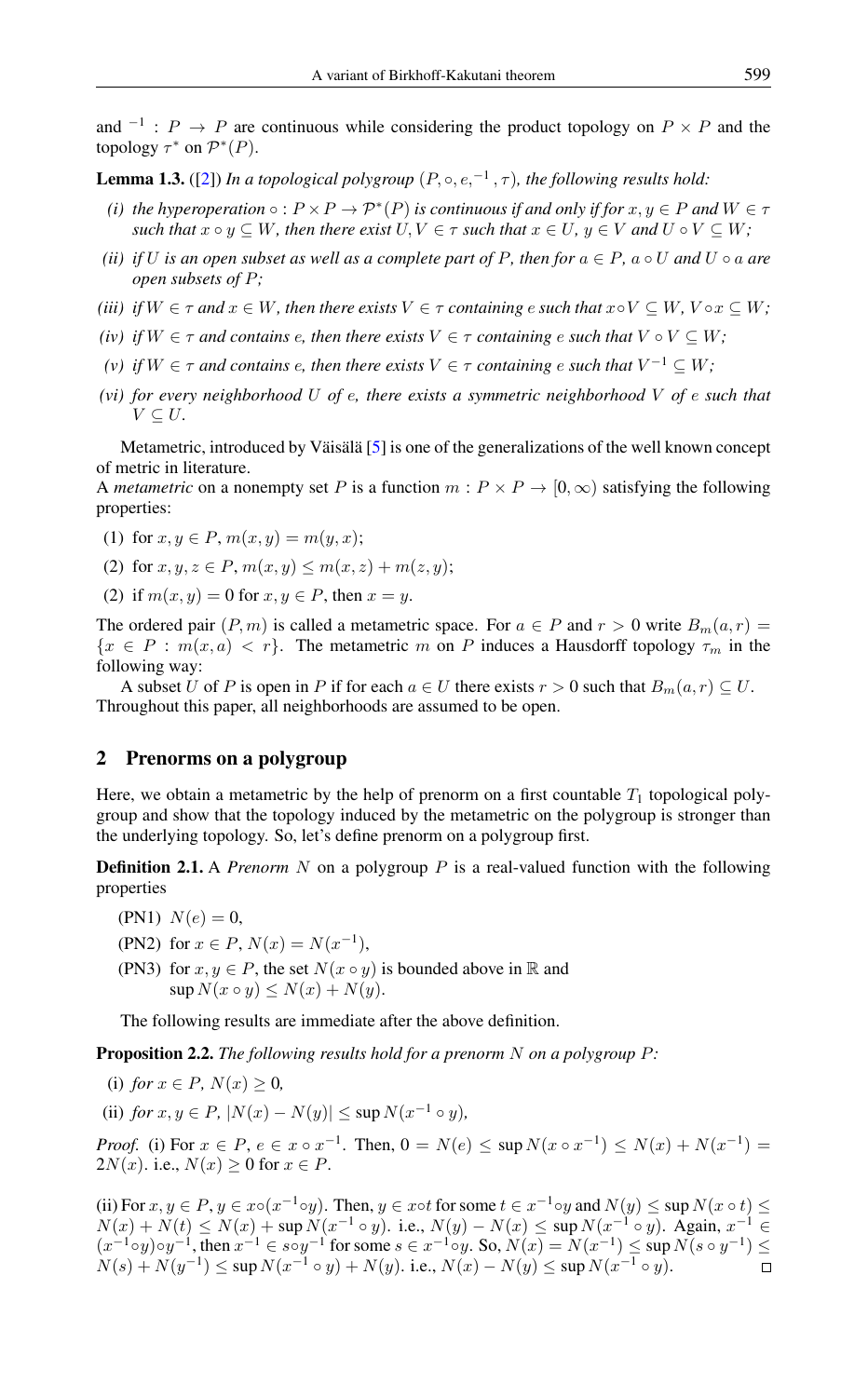**Proposition 2.3.** For a prenorm N on a polygroup P, the set  $\mathcal{K} = \{x \in P : N(x) = 0\}$  is a *subpolygroup of* P*.*

*Proof.* For  $a, b \in K$ , take  $t \in a \circ b$ . Then,  $0 \le N(t) \le \sup N(a \circ b) \le N(a) + N(b) = 0$ . Thus,  $a \circ b \subseteq \mathcal{K}$ . Also, for  $a \in \mathcal{K}$ ,  $N(a^{-1}) = N(a) = 0$  implies  $a^{-1} \in \mathcal{K}$ .  $\Box$ 

The following lemma illustrates the construction of a prenorm from a bounded real-valued function on a polygroup.

<span id="page-2-1"></span>Lemma 2.4. *Consider a bounded real-valued function* f *on a polygroup* P*. Then, the function* N<sup>f</sup> *defined on* P *by*

$$
N_f(x) = \sup\left\{|f(t) - f(y)| : t \in y \circ x \text{ and } y \in P\right\}
$$

*for*  $x \in P$ *, is a prenorm on*  $P$ *.* 

*Proof.*  $N_f(e) = 0$ . For  $x \in P$ ,

$$
N_f(x^{-1}) = \sup \{|f(t) - f(y)| : t \in y \circ x^{-1}, y \in P\}
$$
  
= 
$$
\sup \{|f(y) - f(t)| : y \in t \circ x, t \in P\} = N_f(x).
$$

For  $x, y \in P$ ,  $N_f(x \circ y)$  is bounded. For  $t \in x \circ y$ ,

$$
N_f(t) = \sup \{|f(r) - f(s)| : r \in s \circ t, s \in P\}
$$
  
\n
$$
\leq \sup \{|f(r) - f(p)| : r \in s \circ t, p \in s \circ x, s \in P\}
$$
  
\n
$$
+ \sup \{|f(p) - f(s)| : r \in s \circ t, p \in s \circ x, s \in P\}
$$
  
\n
$$
\leq \sup \{|f(r) - f(p)| : r \in p \circ y, p \in s \circ x, s \in P\}
$$
  
\n
$$
+ \sup \{|f(p) - f(s)| : r \in p \circ y, p \in s \circ x, s \in P\}
$$
  
\n
$$
\leq \sup \{|f(r) - f(p)| : r \in p \circ y, p \in P\}
$$
  
\n
$$
+ \sup \{|f(s) - f(p)| : s \in p \circ x^{-1}, p \in P\}
$$
  
\n
$$
= N_f(y) + N_f(x^{-1}) = N_f(y) + N_f(x).
$$

 $\Box$ 

Hence,  $\sup N_f(x \circ y) \leq N_f(x) + N_f(y)$ .

<span id="page-2-0"></span>Proposition 2.5. *A prenorm* N *on a topological polygroup* P*, where the open subsets are complete parts is continuous if and only if for every*  $\epsilon > 0$  *there exists a neighborhood* U *of e such that*  $N(x) < \epsilon$ *, for each*  $x \in U$ *.* 

*Proof.* If N is continuous on P, then the condition holds. For the converse take  $x \in P$  and  $\epsilon > 0$ . Consider a neighborhood  $U$  of the identity  $e$  satisfying the condition as stated in Proposition [2.5.](#page-2-0) Then,  $x \circ U$  is a neighborhood of x. Take  $y \in x \circ U$ . Then,  $y \in x \circ u$  for some  $u \in U$  and  $u \in x^{-1} \circ y$ , which implies  $x^{-1} \circ y \subseteq U$ . Then, (ii) of Proposition [2.2](#page-1-0) implies  $|N(x) - N(y)| \le$  $\sup N(x^{-1} \circ y) \leq \epsilon$ . Thus, N is continuous at x.  $\Box$ 

Let's define different type of balls for a polygroup.

**Definition 2.6.** For a prenorm N on a topological polygroup P, define *unit ball* to be the set  $B_N = \{x \in P : N(x) < 1\}$  and N-ball of radius r to be the set  $B_N(r) = \{x \in P : N(x) < r\}.$ If  $N$  is continuous, then the above balls are open in  $P$ .

To use later in the sequel, let's develop few results.

<span id="page-2-2"></span>**Lemma 2.7.** Let  $\{U_n : n \in \omega = \mathbb{N} \cup \{0\}\}\$  *be a sequence of symmetric neighborhoods of the identity*  $e$  *in a topological polygroup*  $P$  *such that*  $U_{n+1} \n\circ U_{n+1} \subseteq U_n$ , for each  $n \in \omega$ . Then, there *exists a prenorm* N *on* P *satisfying the following condition:*

(PN4)  $\{x \in P : N(x) < 1/2^n\} \subseteq U_n \subseteq \{x \in P : N(x) \le 2/2^n\}$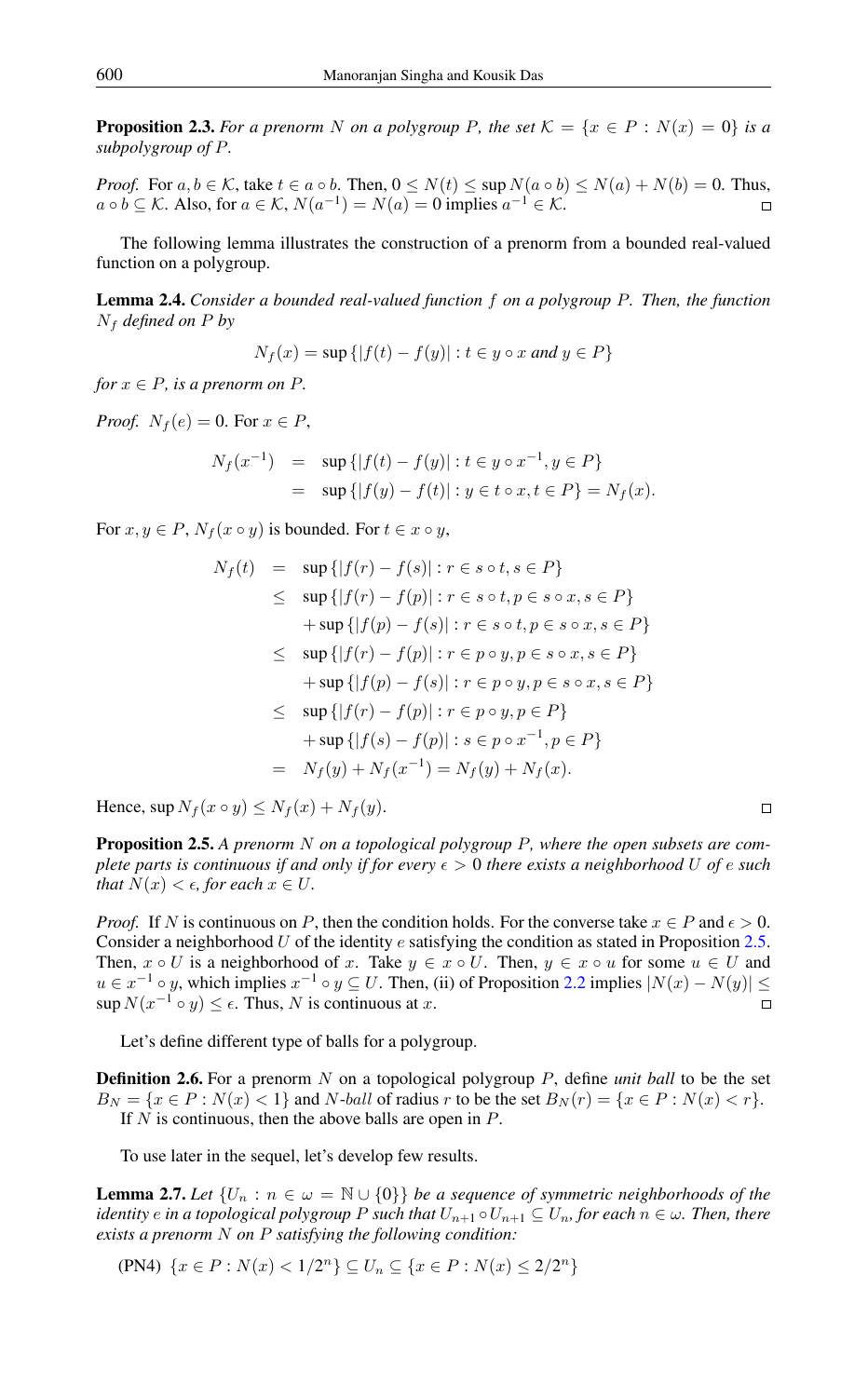*Proof.* Take  $V(1) = U_0$ , fixing  $n \in \omega$ , assume that  $V(m/2^n)$  are neighborhoods of e for  $m =$  $1, 2, \cdots, 2^n$ . Then, put  $V(1/2^{n+1}) = U_{n+1}$ ,  $V(2m/2^{n+1}) = V(m/2^n)$  for  $m = 1, 2, \cdots, 2^n$  and  $V((2m+1)/2^{n+1}) = V(m/2^n) \circ U_{n+1} = V(m/2^n) \circ V(1/2^{n+1})$  for  $m = 1, 2, \dots, 2^n - 1$ . This defines neighborhoods  $V(r)$  of the identity e for every positive dyadic rational number  $r \leq 1$ . Put  $V(m/2^n) = P$  for  $m > 2^n$ . As in general case [\[11\]](#page-5-9) the following condition holds:

$$
(\ddagger) V(m/2^n) \circ V(1/2^n) \subseteq V((m+1)/2^n)
$$
, for all integers  $m > 0$  and  $n \ge 0$ .

Define a real-valued function  $f$  on  $P$  as follows: For  $x \in P$ ,

$$
f(x) = \inf \{ r > 0 : x \in V(r) \}.
$$

Then f is well-defined, as  $x \in V(2) = P$ , for  $x \in P$ . ( $\ddagger$ ) implies if  $0 < r < s$  for positive dyadic rational numbers r and s, then  $V(r) \subseteq V(s)$ . Here, r and s are positive dyadic rational numbers. Thus the following fact arises:

If 
$$
f(x) < r
$$
, then  $x \in V(r)$ .

f is non-negative and bounded above by 2. Then, Lemma [2.4](#page-2-1) ensures the function  $N$  defined on P by

$$
N(x) = \sup_{t \in y \circ x, y \in P} |f(t) - f(y)|, \text{ for all } x \in P
$$

is a prenorm on P.

To prove the condition (PN4), take  $x \in P$  such that  $N(x) < 1/2^n$ . Then  $f(x) = |f(e \circ$  $|f(x)| \leq N(x) < 1/2^n$ , as  $f(e) = 0$ . This implies  $x \in V(1/2^n) = U_n$ . To prove the remaining part take  $x \in V(1/2^n)$ . For any  $y \in P$  there exists a positive integer k such that  $(k-1)/2^{n} \le f(y) < k/2^{n}$ . Then  $y \in V(k/2^{n})$ .  $V(1/2^{n})$  is symmetric, so  $x^{-1} \in V(1/2^{n})$  and y  $\circ x$  and  $y \circ x^{-1}$  both are contained in  $V(k/2^n) \circ V(1/2^n) \subseteq V((k+1)/2^n)$ . Therefore,

$$
f(t) \le (k+1)/2^n
$$
, for all  $t \in y \circ x$ 

and

$$
f(t) \le (k+1)/2^n, \text{ for all } t \in y \circ x^{-1}.
$$

So we obtain

$$
f(t) - f(y) \le (k+1)/2^n - (k-1)/2^n \le 2/2^n, \text{ for all } t \in y \circ x
$$

and

$$
f(t) - f(y) \le (k+1)/2^n - (k-1)/2^n \le 2/2^n
$$
, for all  $t \in y \circ x^{-1}$ .

After replacing  $y, t$  in the last inequality, it becomes

$$
f(t) - f(y) \ge -2/2^n, \text{ for all } t \in y \circ x.
$$

Combining we get  $|f(t) - f(y)| \leq 2/2^n$ , for all  $t \in y \circ x$ . Hence,  $N(x) = \sup_{t \in y \circ x, y \in P} |f(t) - f(y)| \le 2/2^n$ .

Theorem 2.8. *In a topological polygroup* P*, for each neighborhood* U *of* e *there exists a prenorm* N on P such that the unit ball  $B_N$  is contained in U. Moreover, if the open subsets of P are *complete parts, then* N *is continuous.*

*Proof.* P being a topological polygroup, we can construct a sequence of symmetric neighborhoods  $\{U_n : n \in \omega\}$  of e in P satisfying all the conditions of Lemma [2.7](#page-2-2) such that  $U_0 = U$ . Then, by Lemma [2.7](#page-2-2) there exists a prenorm N on P such that the unit ball  $B_N$  of N is contained in  $U_0 = U$ .

The second assertion follows from Proposition [2.5.](#page-2-0)

Let's prove the main result of the paper.

 $\Box$ 

 $\Box$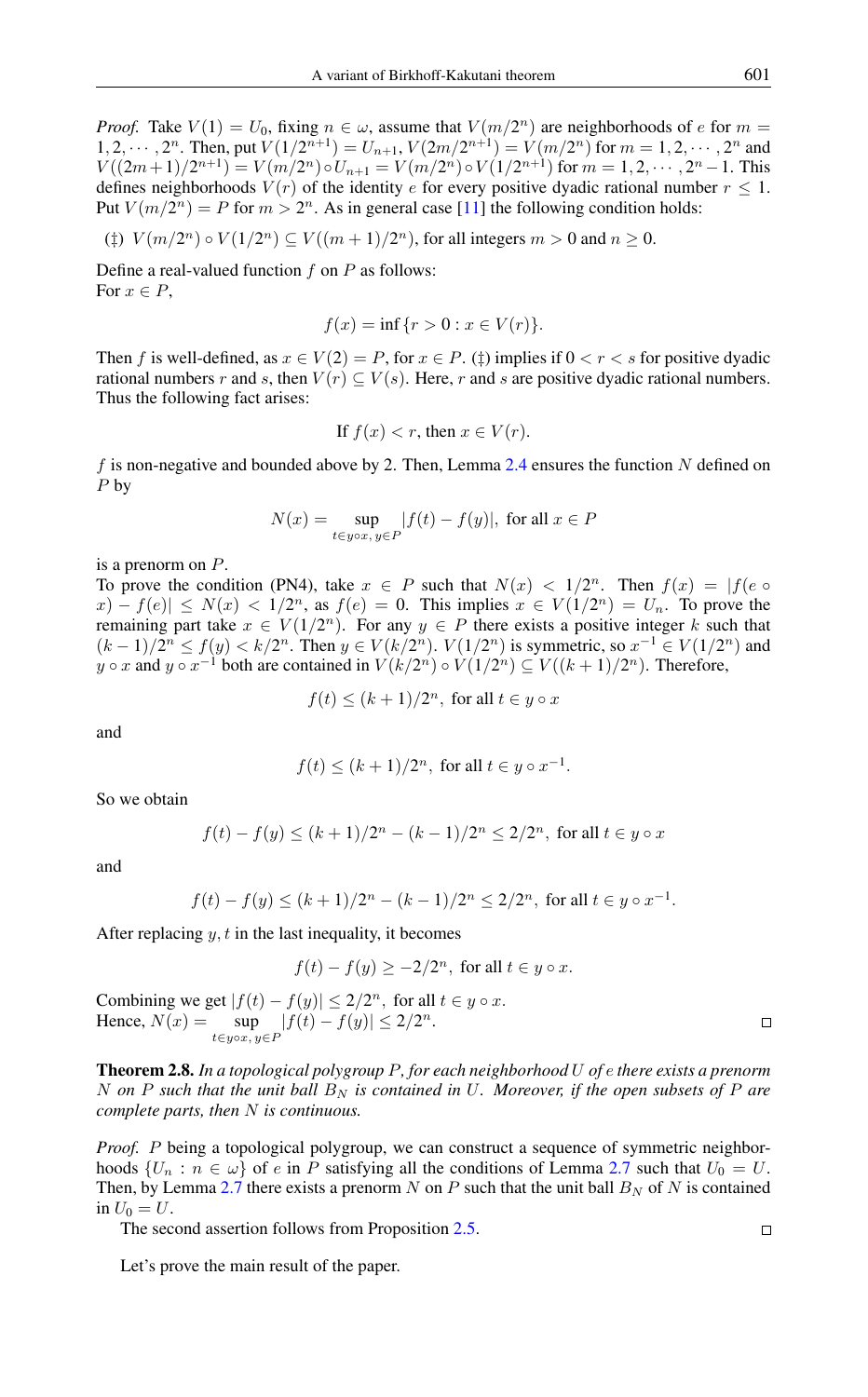<span id="page-4-6"></span>**Theorem 2.9.** *Every first countable topological polygroup satisfying*  $T_1$ -*axiom of separability possesses a metametric. Moreover, the topology induced by the metametric is stronger than the underlying topology on the polygroup.*

*Proof.* Let P be a first countable topological polygroup which satisfies  $T_1$  separation axiom. Suppose  $\{W_n : n \in \omega\}$  be a countable base of P at e. Then, a sequence of symmetric neighborhoods  $\{U_n : n \in \omega\}$  of e can be constructed such that  $U_n \subseteq W_n$  and  $U_{n+1} \circ U_{n+1} \subseteq U_n$  for  $n \in \omega$ . So, by Lemma [2.7,](#page-2-2) there exists a prenorm N on P such that  $B_N(1/2^n) \subseteq U_n$ , for each  $n \in \omega$ . For  $x, y \in P$ , set  $m(x, y) = \sup N(x \circ y^{-1})$ . Then,

- (1) for  $x \in P$ ,  $m(x, x) = \sup N(x \circ x^{-1}) \ge 0$  as  $e \in x \circ x^{-1}$ .
- (2) For  $x, y \in P$ ,

$$
m(x, y) = \sup \{ N(t) : t \in x \circ y^{-1} \}
$$
  
= 
$$
\sup \{ N(t^{-1}) : t^{-1} \in y \circ x^{-1} \}
$$
  
= 
$$
\sup \{ N(s) : s \in y \circ x^{-1} \} = m(y, x).
$$

- (3) For  $x, y, z \in P$ ,  $x \circ y^{-1} \subseteq (x \circ z^{-1}) \circ (z \circ y^{-1})$ . Take  $t \in x \circ y^{-1}$ , then  $t \in p \circ q$  for some  $p \in x \circ z^{-1}$  and  $q \in z \circ y^{-1}$ . So,  $N(t) \leq \sup N(p \circ q) \leq N(p) + N(q) \leq \sup N(x \circ z^{-1}) +$  $\sup N(z \circ y^{-1}) = m(x, z) + m(z, y)$ . This implies  $m(x, y) \le m(x, z) + m(z, y)$ .
- (4) If  $m(x, y) = 0$  for some  $x, y \in P$ , i.e., sup  $N(x \circ y^{-1}) = 0$ , then  $x \circ y^{-1} \subseteq B_N(1/2^n) \subseteq U_n$ for each  $n \in \omega \Rightarrow x \circ y^{-1} \subseteq \bigcap U_n = \{e\}$ , as P is a  $T_1$  space. This implies  $x = y$ .  $n\in\omega$

To prove the second assertion, let  $\tau$ ,  $\tau_m$  be the underlying topology and the topology induced by the metametric m on P, respectively. Take a member W of  $\tau$  and  $x \in W$ . Then, there exists  $U_k$ , for some  $k \in \omega$  such that  $U_k \circ x \subseteq W$ . So, by Lemma [2.7,](#page-2-2)  $B_N(1/2^k) \circ x \subseteq U_k \circ x \subseteq W$ . Claim that  $B_m(x, 1/2^k) \subseteq B_N(1/2^k) \circ x$ . For, take  $p \in B_m(x, 1/2^k)$ , then  $m(x, p) < 1/2^k$ , i.e., sup  $N(p \circ x^{-1}) < 1/2^k$ , which implies  $N(t) < 1/2^k$  for all  $t \in p \circ x^{-1}$ . Consequently,  $p \in t \circ x \subseteq B_N(1/2^k) \circ x$ , which implies  $W \in \tau_m$ .  $\Box$ 

Let's conclude the section with following remark.

**Remark 2.10.** The reverse inequality in Theorem [2.9,](#page-4-6) i.e.,  $\tau_m \subseteq \tau$  may not be true in general. For, consider  $([0, 1], \tau)$  as a subspace of R with standard topology. For  $x, y \in [0, 1]$ , let  $\circ$  be the hyperoperation defined as follows

$$
x \circ y = \begin{cases} \{\max\{x, y\}\}, & \text{if } x \neq y; \\ [0, x], & \text{if } x = y. \end{cases}
$$

Then,  $([0, 1], \circ, \tau)$  is a topological polygroup which is first countable and satisfies  $T_1$ -axiom of separability. So, there exists a prenorm which induces a metametric m on  $[0, 1]$ . A basis for the topology  $\tau_m$  on [0, 1] generated by the metametric m is the collection  $\mathfrak{B} = \{B_m(a, r) : a \in$  $[0, 1]$  with  $m(a, a) = 0, r > 0$   $\bigcup$  { $\{b\} : b \in [0, 1]$  with  $m(b, b) > 0$ }. Take  $x \in [0, 1]$  such that  $m(x, x) > 0$ . Then, there exists no element containing such x in  $\tau$  which is contained in  $\{x\}$ .

## <span id="page-4-0"></span>References

- <span id="page-4-1"></span>[1] B. Davvaz, *Polygroup Theory and Related Systems*, World Scientic Publishing Co. Pte. Ltd., Hackensack, NJ., 2013.
- <span id="page-4-3"></span>[2] D. Heidari, B. Davvaz and S. M. S. Modarres, *Topological polygroups*, Bull. Malays. Math. Sci. Soc., 39 (2016), 707-721.
- <span id="page-4-2"></span>[3] F. Marty, *Sur une généralization de la notion de groupe*, 8th Congress Math. Scandenaves, Stockholm, Sweden, (1934), 45-49.
- <span id="page-4-4"></span>[4] J. Jamalzadeh, *Paratopological Polygroups versus Topological Polygroups*, Filomat, 32(8) (2018), 2755- 2761.
- <span id="page-4-5"></span>[5] J. Väisälä, *Gromov hyperbolic spaces*, Expo. Math., 23(3) (2005), 187-231.